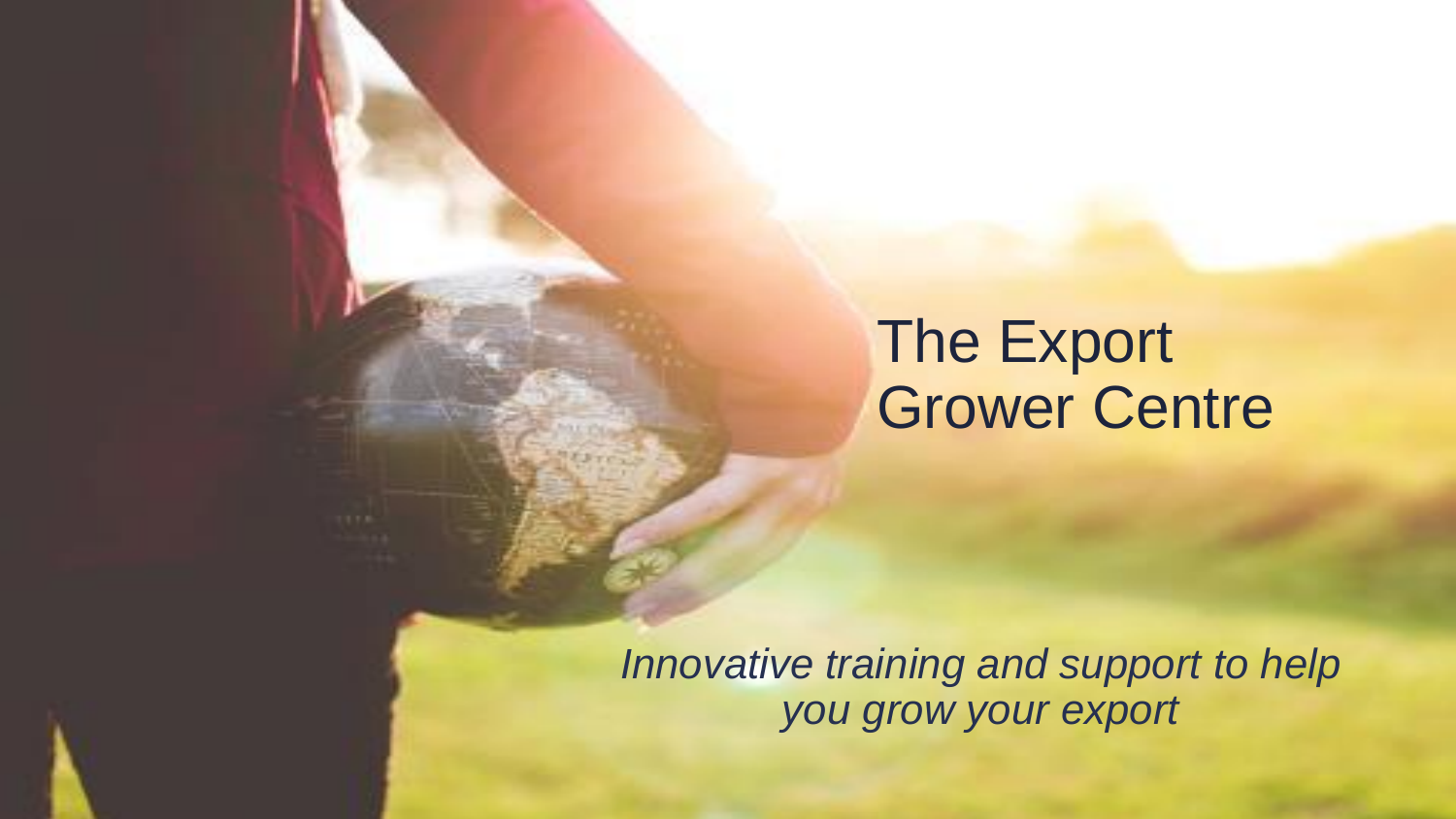How the Export Grower Centre can help making your export more vibrant, visible and viable...

## **Why the Export Grower Centre**

- An increasing number of businesses of all shapes and sizes are looking for growth outside their home markets
- Some new companies might already be born global from day 1 but still need to keep evolving and stay on top with the ongoing global changes
- **EXECT:** Businesses must focus on developing an enterprise and innovation culture throughout the whole organisation
- It's all about being customer-centric; able and agile in all aspects of the business, from the technology and processes used, the business model, packaging (getting rid of plastic!) and the way we communicate with markets and consumers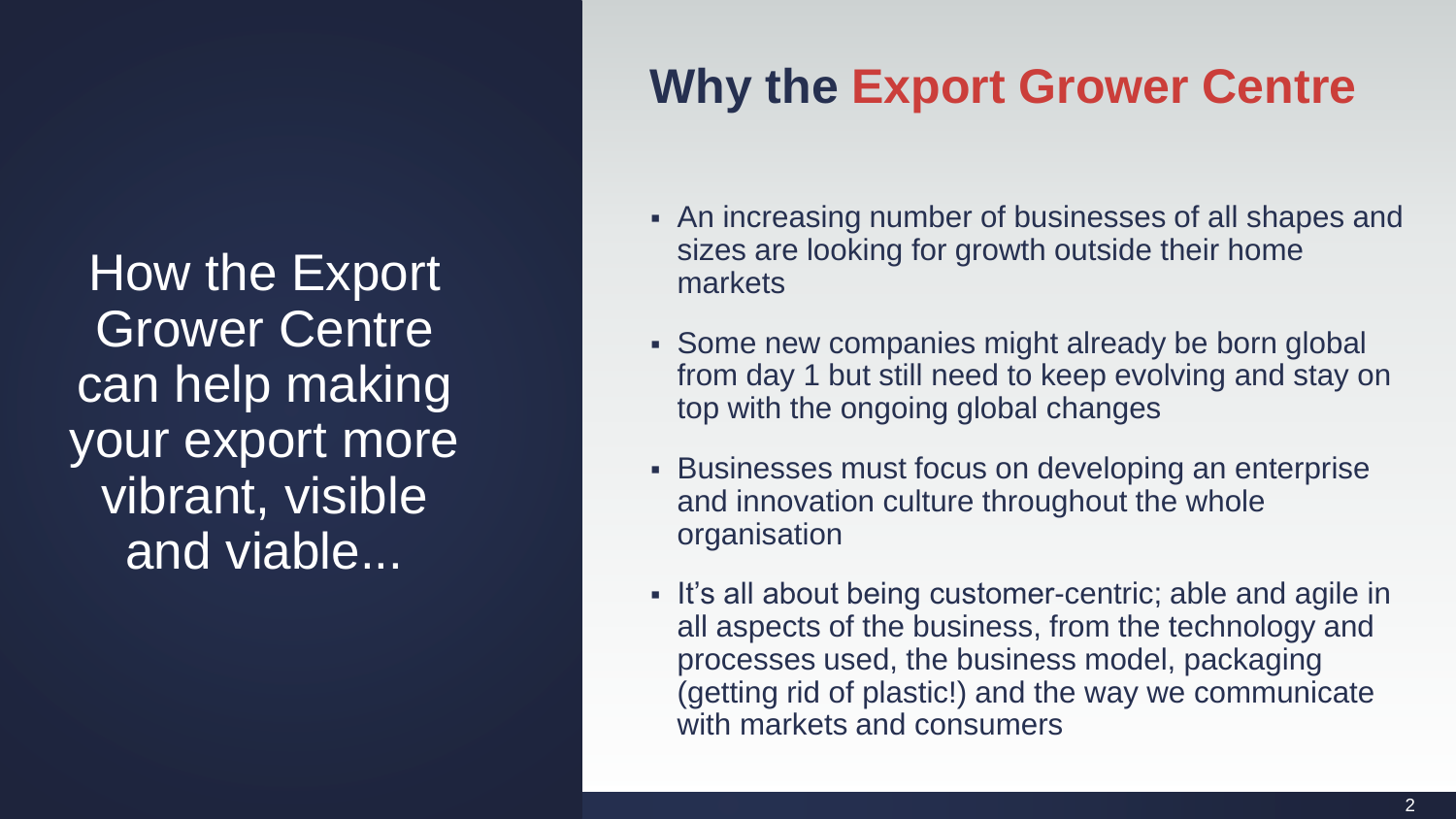In the centre of your business, there has to be a focus on breaking down barriers, developing an open culture, be able and agile. We call it the Export Enterprise Centre ('EEC')

### **The role of the EEC function is to develop:**

- $\times$  an enterprising and innovative culture
- ✓ capacity
- $\times$  and capability of your **business**
- Your culture also has a strong impact on your organisation's attitude towards export – is export a key member of the team or a substitute you only bring in when you need 'a bit of extra business'. (Yes, I've heard that being said by a CEO). Also, it will help you break down those silos that exist in so many businesses and gradually introduce a more integrated organisation which can make better, more qualified decisions, quicker
- The EEC will also help you to determine to what degree your business is a 'box shifter or a brand builder'. As the name 'box shifters' implies these businesses just want to get products out of the door, using promotions and deals galore. The 'brand builder' thinks more long term and has a clear picture of where they are trying to get to
- **The role of the EEC is to help develop an enterprise and innovation** culture throughout the whole business. It means being customercentric and able and agile in all aspects of the business, from the technology and processes used, the business model, packaging (getting rid of plastic!) and the way they communicate with markets and consumers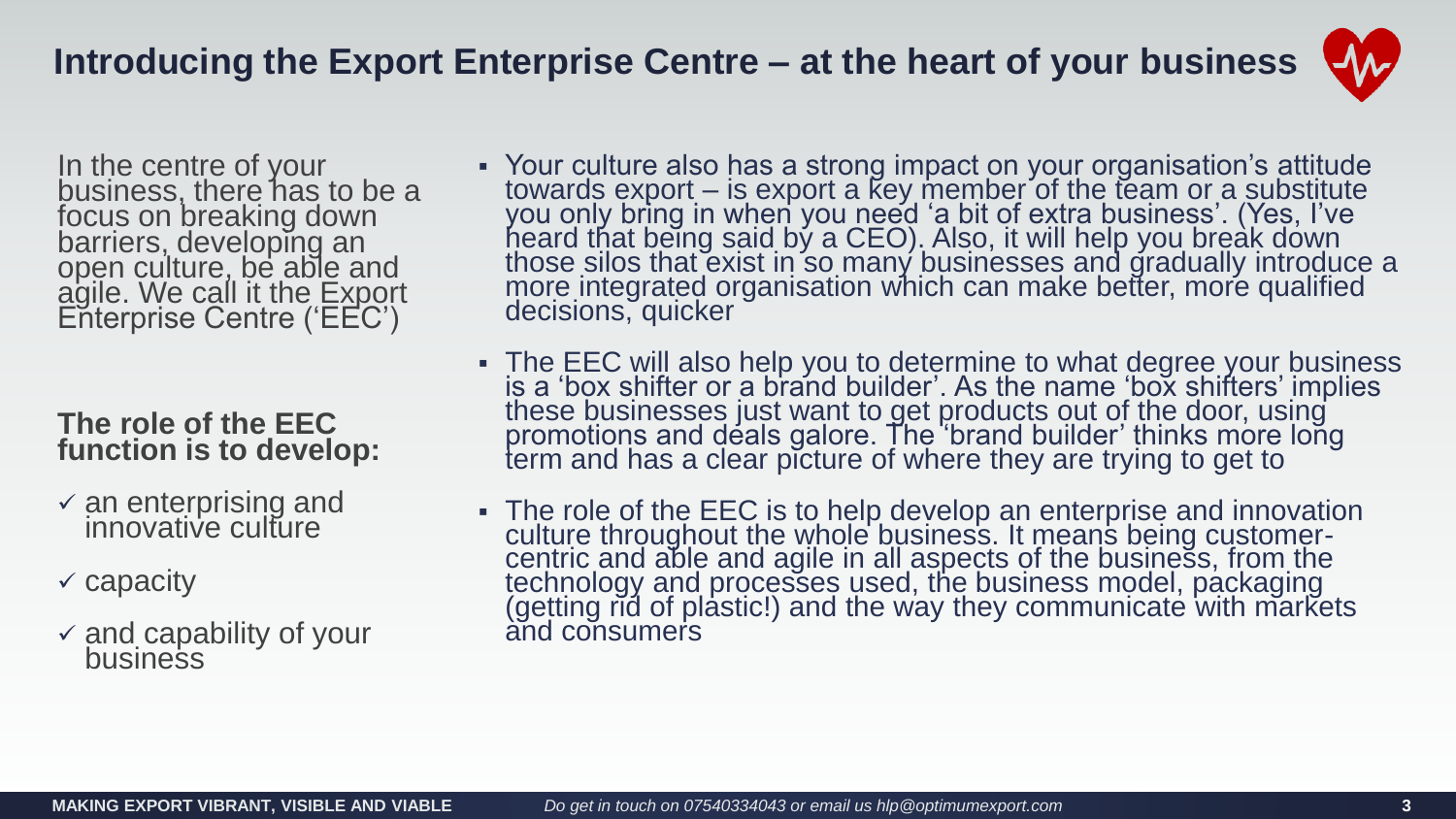## The Export Enterprise Scorecard

Optimum Export, the creators of the Export Enterprise concept have developed the Export Enterprise Scorecard where you can

- $\checkmark$  Communicate what you are trying to accomplish
- $\checkmark$  Align the day-to-day work that everyone is doing with strategy
- ✓ Prioritise projects, products, and services
- $\checkmark$  Measure and monitor progress towards strategic target(s)

Optimum Export will help you build a bespoke scorecard for your business where you can set, track and achieve your key business strategies and objectives.

Once your Export Enterprise strategies are deployed and tracked through what we call the Four Legs of the Export Enterprise Scorecard

These four legs are made up of four distinct business perspectives:

- Product lifecycle
- Consumer engagement
- NPD
- Channels and delivery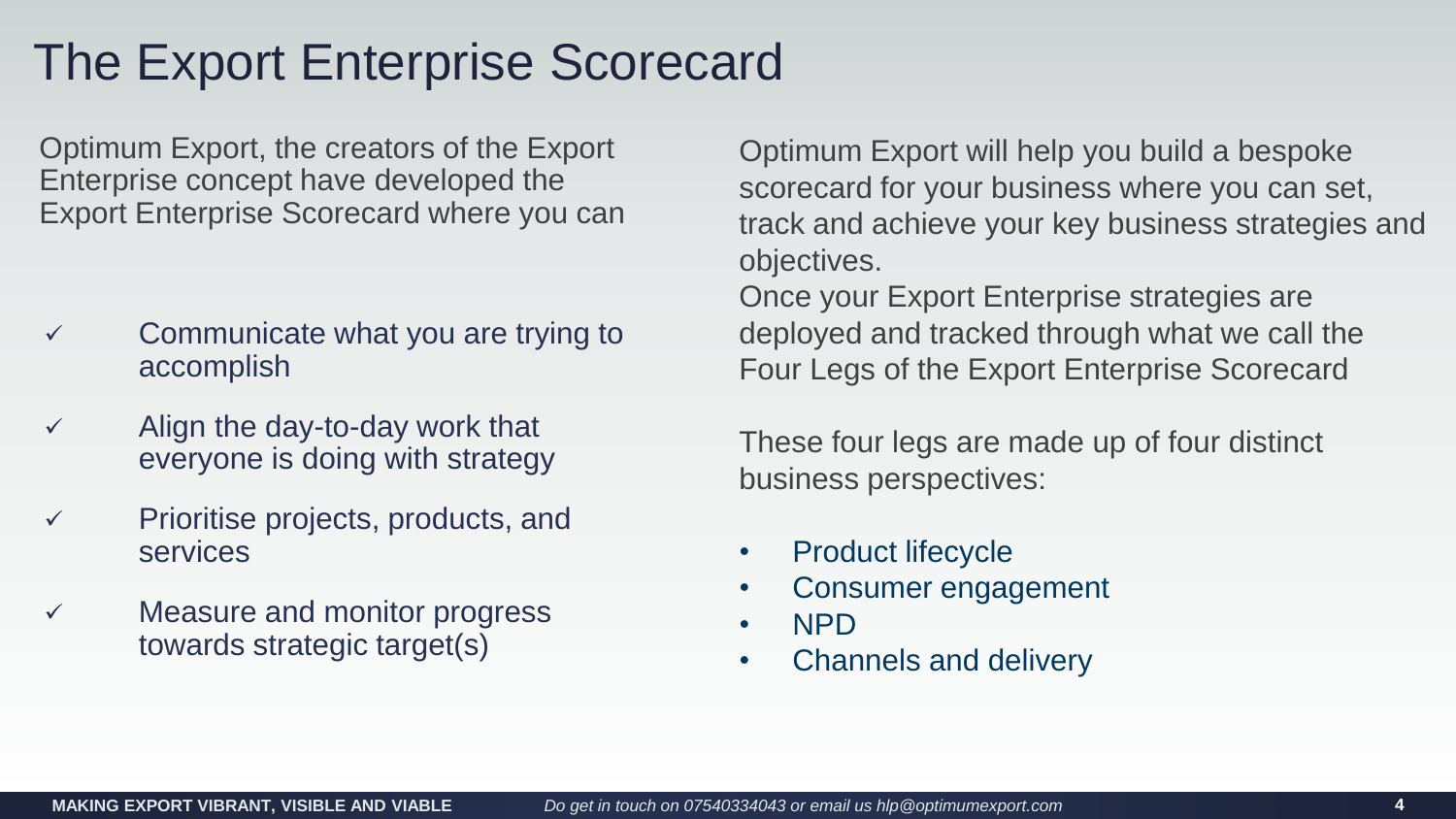## **Blended learning through the Export Grower Centre**

*Every business is at a different stage on their export journey, so we offer bespoke training and support suited to your needs*

### **Delivered through**

- ➢One-to-One sessions or bespoke project work
- ➢Workshops within the company
- ➢Consultancy; an all-round review of the key aspects of the international opportunities around you

### **How to stay in the #growexport loop**

- **Monthly newsletters and** blog updates
- **Example 1** LinkedIn group and web forum
- Frequent webinars and ebooks to your own computer

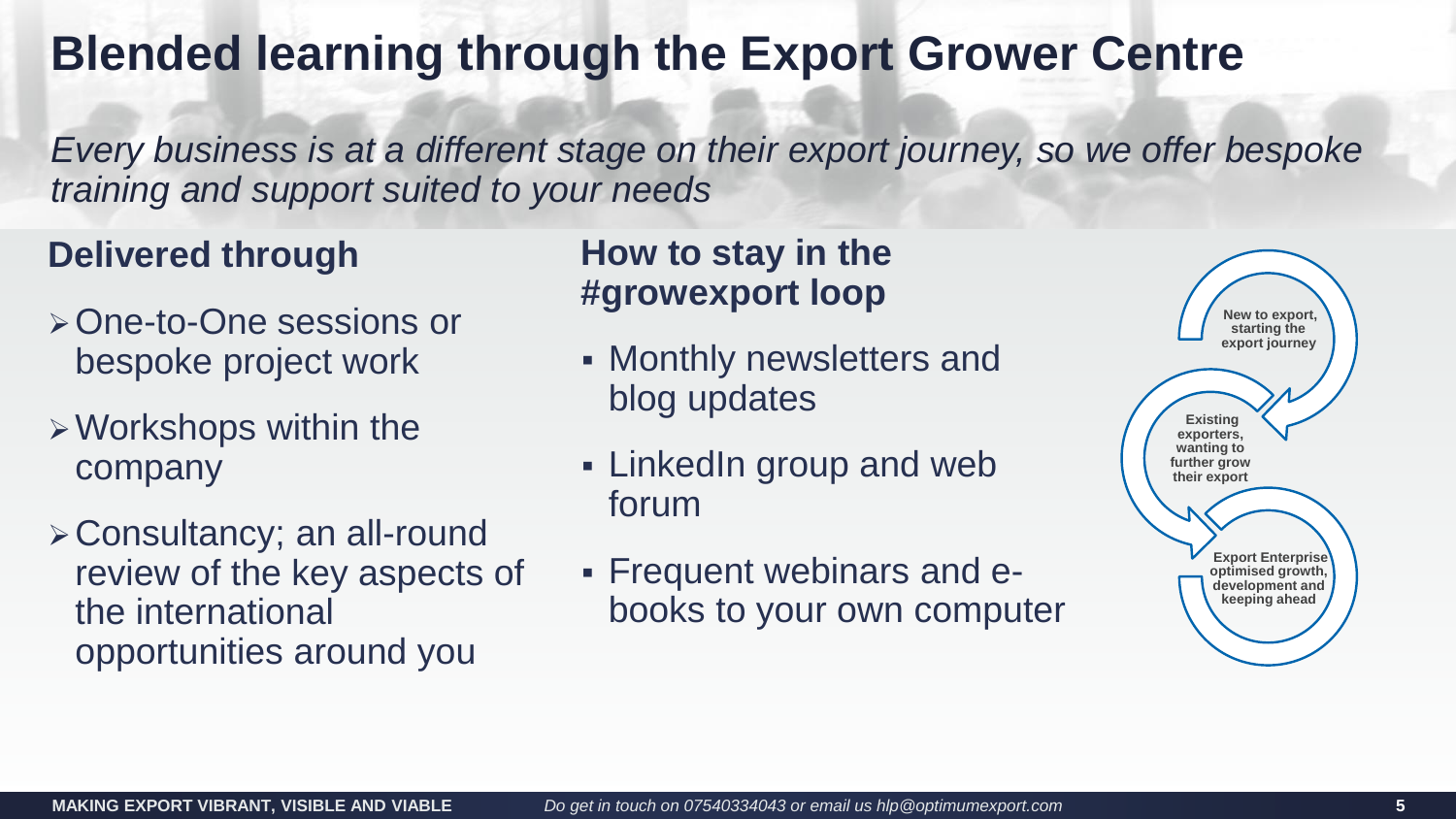## The Export Grower Centre

*Innovative training and support to grow your export*

The Export Grower Centre provides innovative training and support in these three key areas



The three modules are based on best practice, research and innovative approaches.

We also appreciate that this is a fast-moving world and therefore we will constantly seek to learn, improve and develop the content and the way the programme is delivered.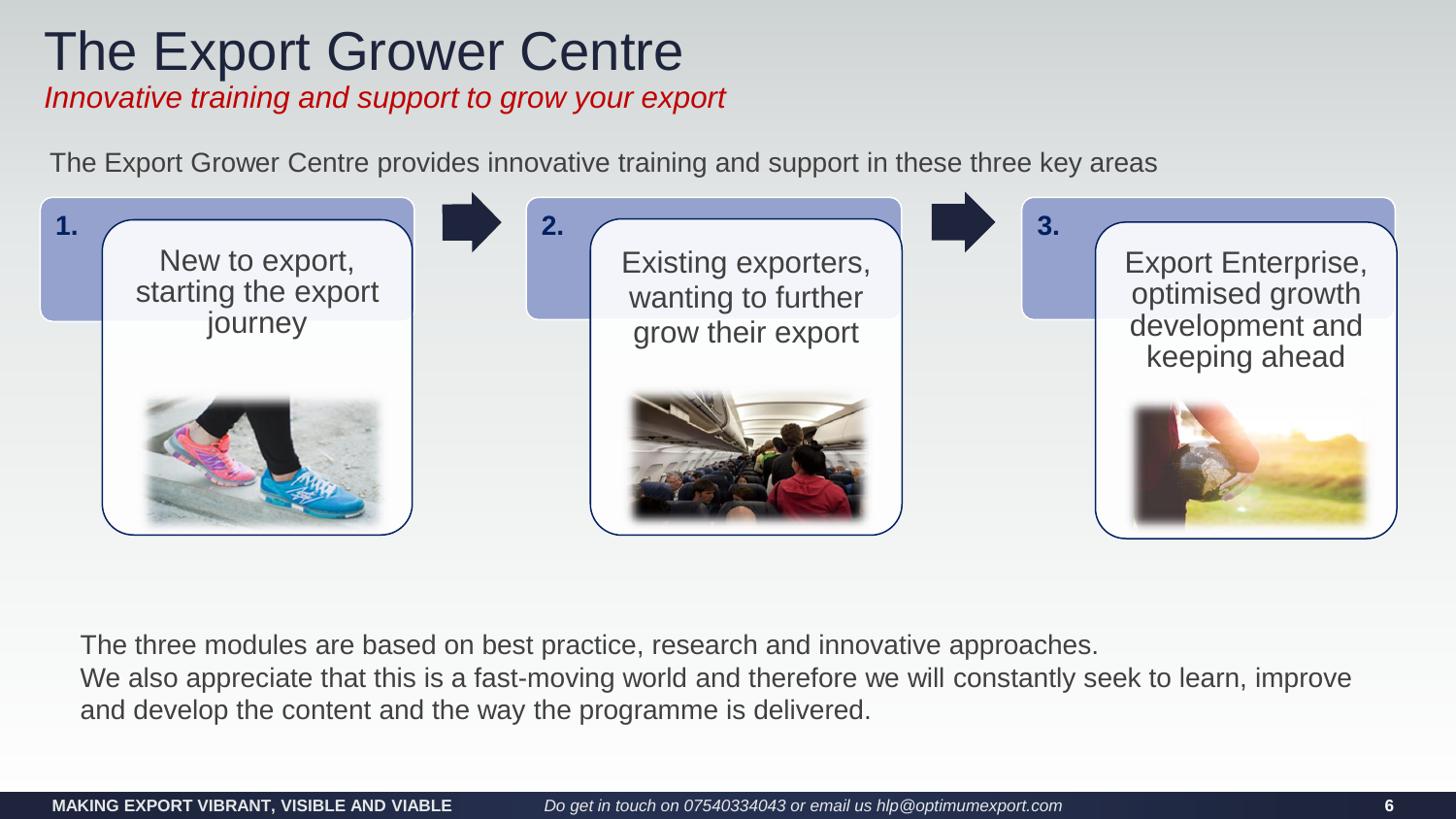# **Innovative** training

**Whether you want to run a half-day or full-day event within your business or set up an external workshop for businesses, contact us to find out how we can help you grow your business internationally successfully**

- ❑ Lots of learning from global successes and failures
- ❑ Thoughts, tools and to-dos
- ❑ Practical advice
- ❑ Driven with lots of focus on growing export
	- **Examples**
- ❑ Tips
	- ❑ Check lists
- ❑ Jargon-free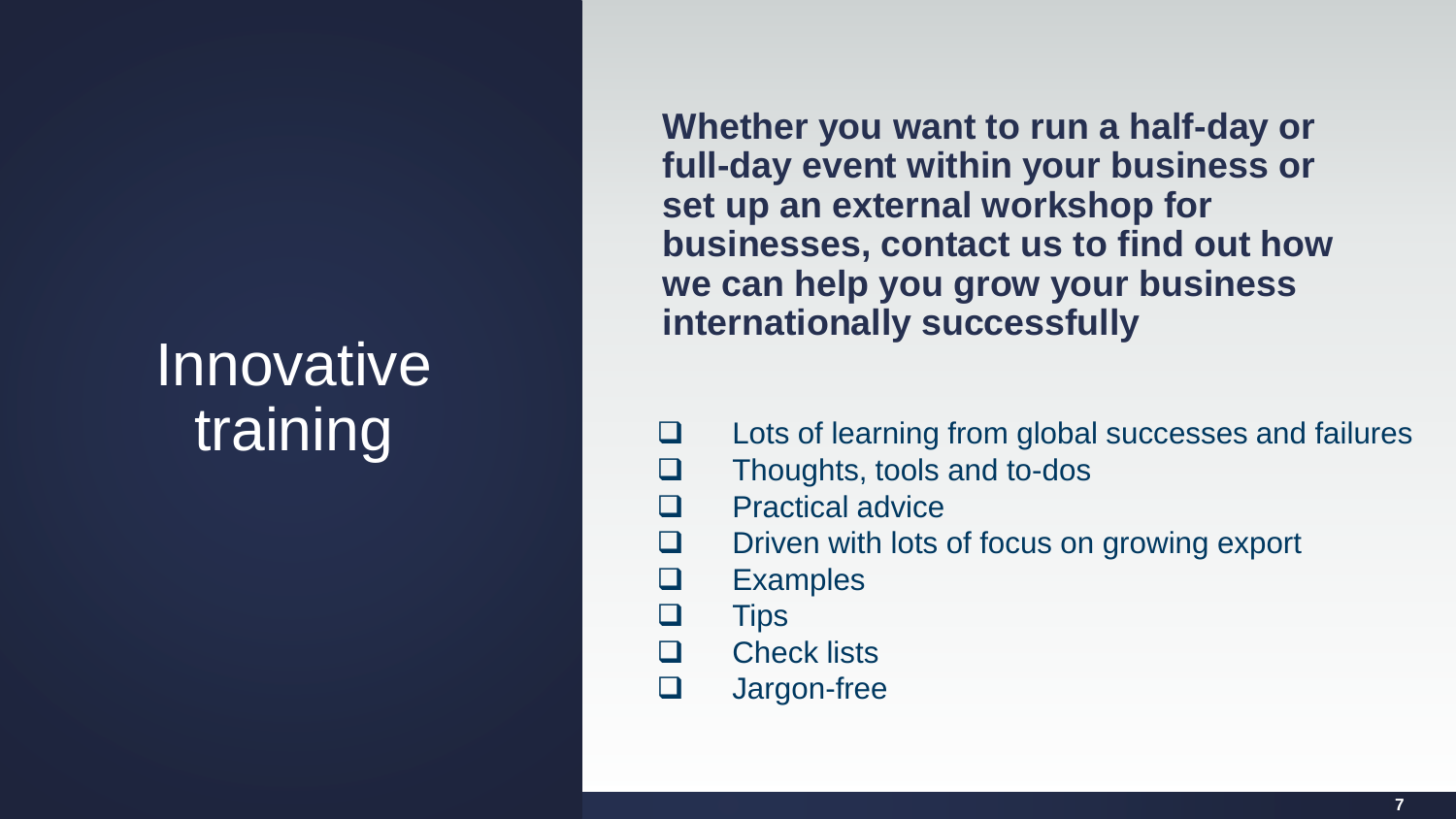### **Module 1 New to export,**  *starting the export journey*

### **This module will cover:**

- $\checkmark$  Getting ready for export... How to get the culture and skills right
- $\checkmark$  Researching overseas markets and consumer trends
- $\checkmark$  Which markets and when...Getting on the right stage of the product/category lifecycles in the different markets
- $\checkmark$  How best to enter the market, an overview of all the routes to reach the end-users
- $\checkmark$  Developing the right products and propositions for export
- $\checkmark$  Getting the pricing structure right
- $\checkmark$  Documents and logistics...
- $\checkmark$  Legal aspects... Agreements, copyright trademarks

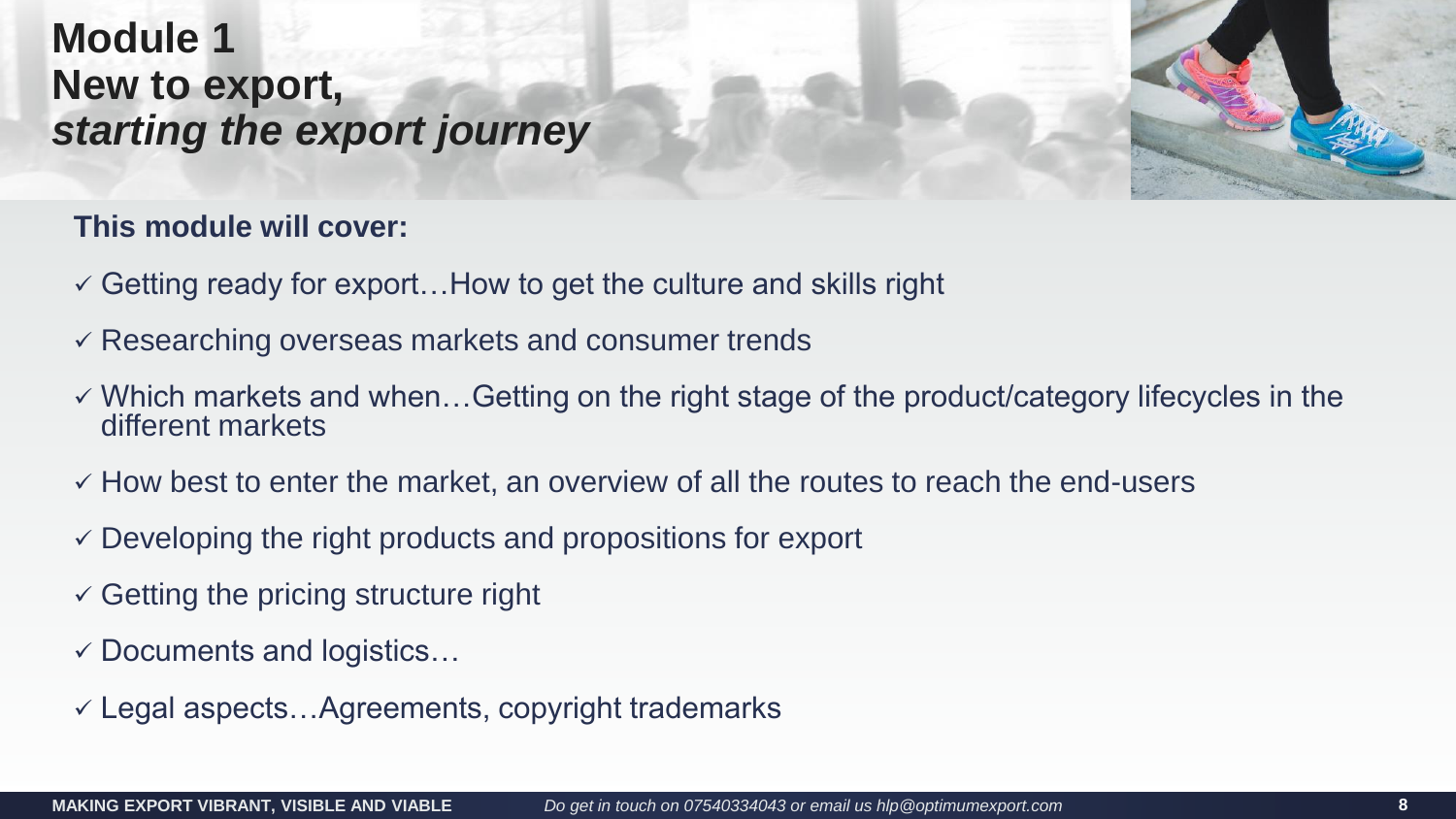### **Module 2 Existing exporters, wanting to further grow their export**

#### **This module will cover:**

- $\checkmark$  Researching existing and new overseas markets and consumer trends movements
- ✓ Which markets can be grown…Getting it on the right stage of the product/category lifecycles in the different markets
- $\checkmark$  Developing the right products and propositions for new markets, review existing markets developments
- ✓ Working with the channels and partners Complete review of existing markets and partners. Benchmark for new markets and channels
- $\checkmark$  Digital communication and social media platforms...Develop, review and learning to help shape the future trends
- $\checkmark$  Review existing Pricing and margins
- $\checkmark$  Documents and logistics...
- $\checkmark$  Legal aspects... Agreements, copyright trademarks

Key for further growth: Learning from your global successes and failures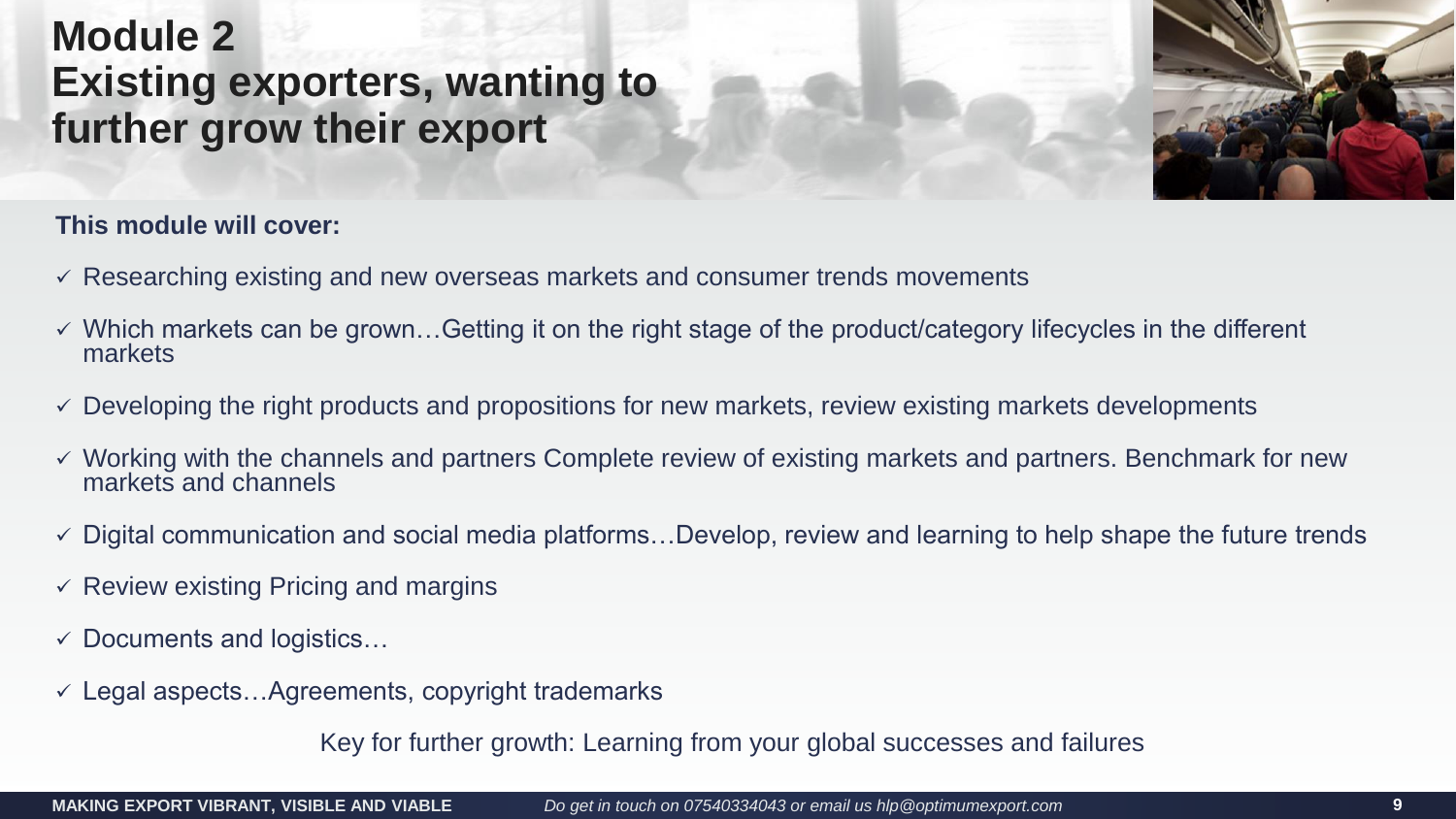### **Module 3 Export Enterprise, developments and keeping a step ahead**



### **Setting up the Export Enterprise structure within the company**

### **Structure to include:**

- $\checkmark$  Review and look at existing and new overseas market models
- $\checkmark$  Developing the right products and propositions for new markets, review existing markets developments
- ✓ Working with the channels and partners Complete review of existing markets and partners. Benchmark for new markets and channels…
- $\checkmark$  Digital communication and social media platforms...Develop, review and learning to help shape the future trends
- $\checkmark$  Overall review existing Pricing and margins
- ✓ Optimise Documents and logistics…
- $\checkmark$  Stay on up of Legal aspects... Agreements, copyright trademarks

**Lots of learning from global successes and failures**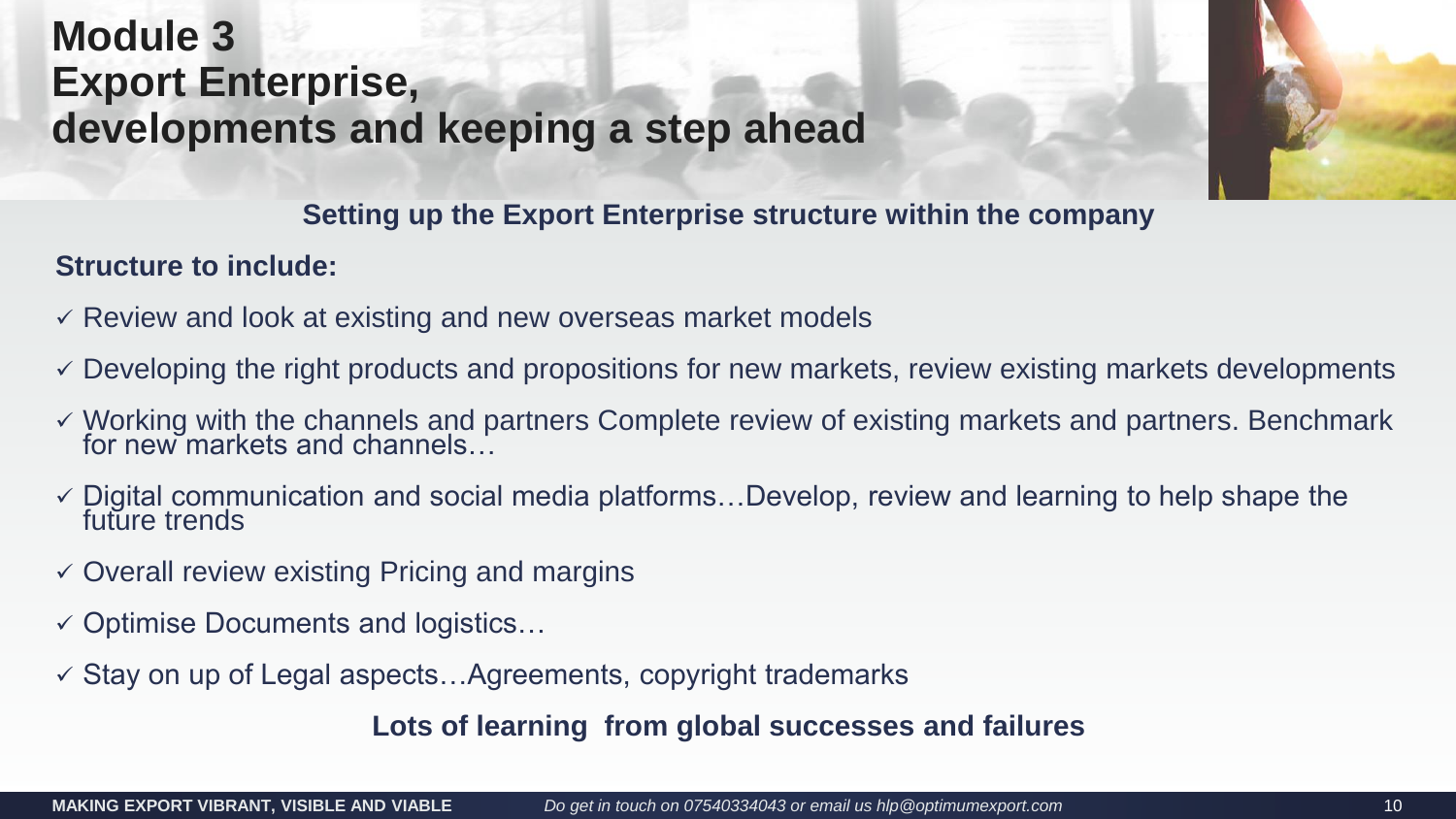Consultancy; an all-round review of the key aspects of the international opportunities around you

One-to-One sessions or bespoke project work

### **We provide help for starting, planning and growing your export**

- If you are already working internationally or part of an international group, we will review or troubleshoot the current situation and look at the opportunities
- We visit your company and confidentially review your organisation. Work with the team members, from "shop floor to board room" and get a detailed picture of your company's culture and attitude and ambitions when it comes to growing your export

#### **The consultancy can be:**

- Targeted at a particular project, you have identified **or**
- An all-round review of the key aspects of the international opportunities around you
- We then present to you what improvements/changes need to be made to really grow your export

#### **Some of the companies we have worked with:**

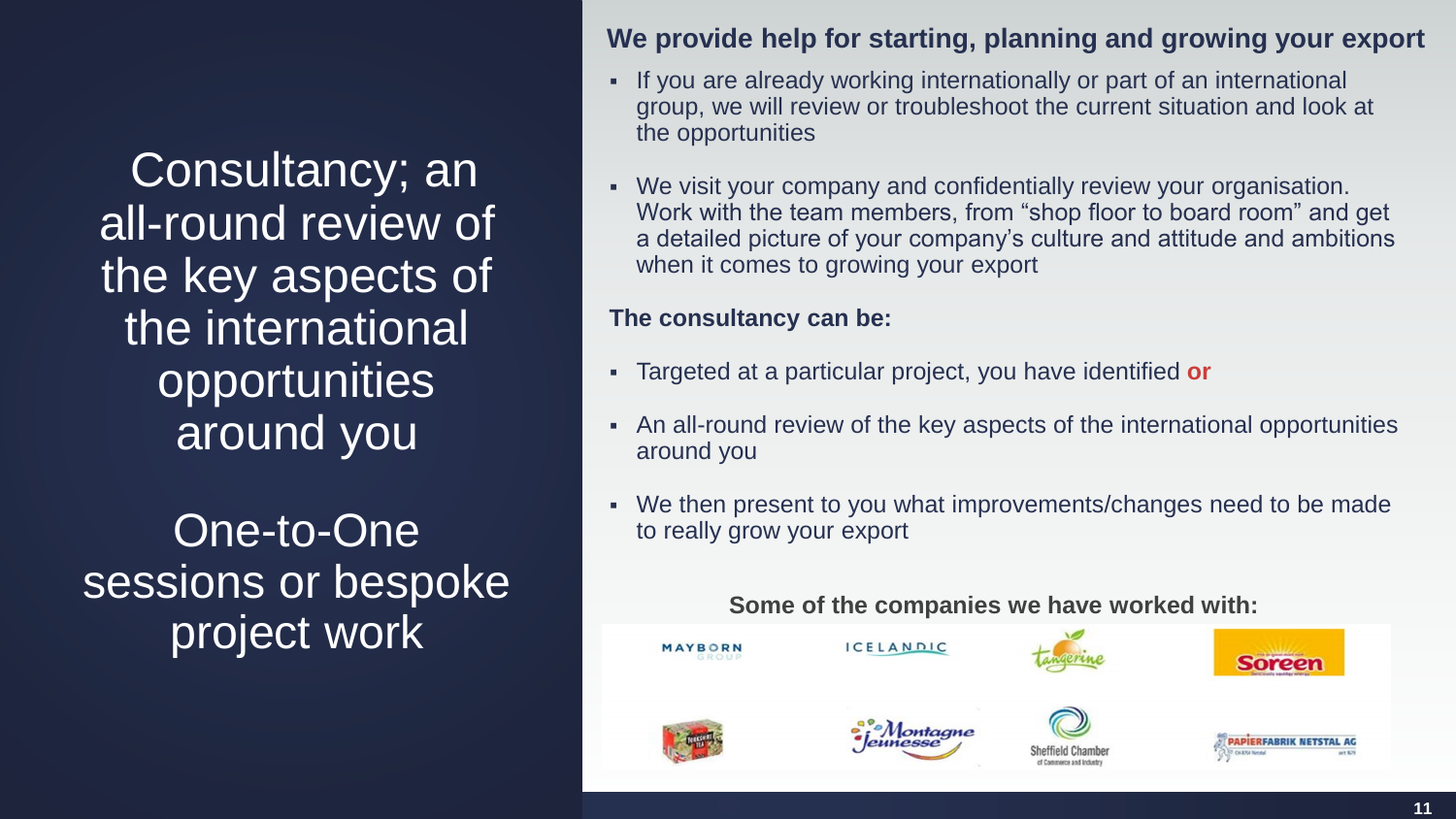## Our approach and formats

#### **Workshops**

- ✓ Half-day workshop
- $\checkmark$  Introducing the ethos and ideas behind growing your export
- $\checkmark$  Focus on growing and developing your reach and impact
- $\checkmark$  Three 15-minute webinars, supporting and follow up after each workshop
- ✓ Network with e-news and sharing of stories and lessons learned

#### **One-to-One sessions or bespoke project work**

We can provide help with consultancy services for starting and planning your export journey. If you are already working internationally or part of an international group we will review or troubleshoot the current situation and look at the opportunities

We have had considerable success in developing and delivering this type of blended learning, information and work programmes, as we make sure the guidance is supported by practical case-studies. We are of course open to discussing your specific needs to ensure it aligns with your purpose.

Everyone is time-poor so we focus on providing engaging and relevant learning in bite-size chunks, available for people at their convenience.

**Remember,** it is for anyone who is keen to start and grow export, whether already involved or not. Accessibility to the material is crucial, so all the material and resources are jargon-free, packed with case-studies and simple action plans

## Workshop One-to One sessions or bespoke project work **Webinar** E-Books Network and E-News

### **No company is the same, so we offer a tailored and bespoke training, workshop and mentoring services**